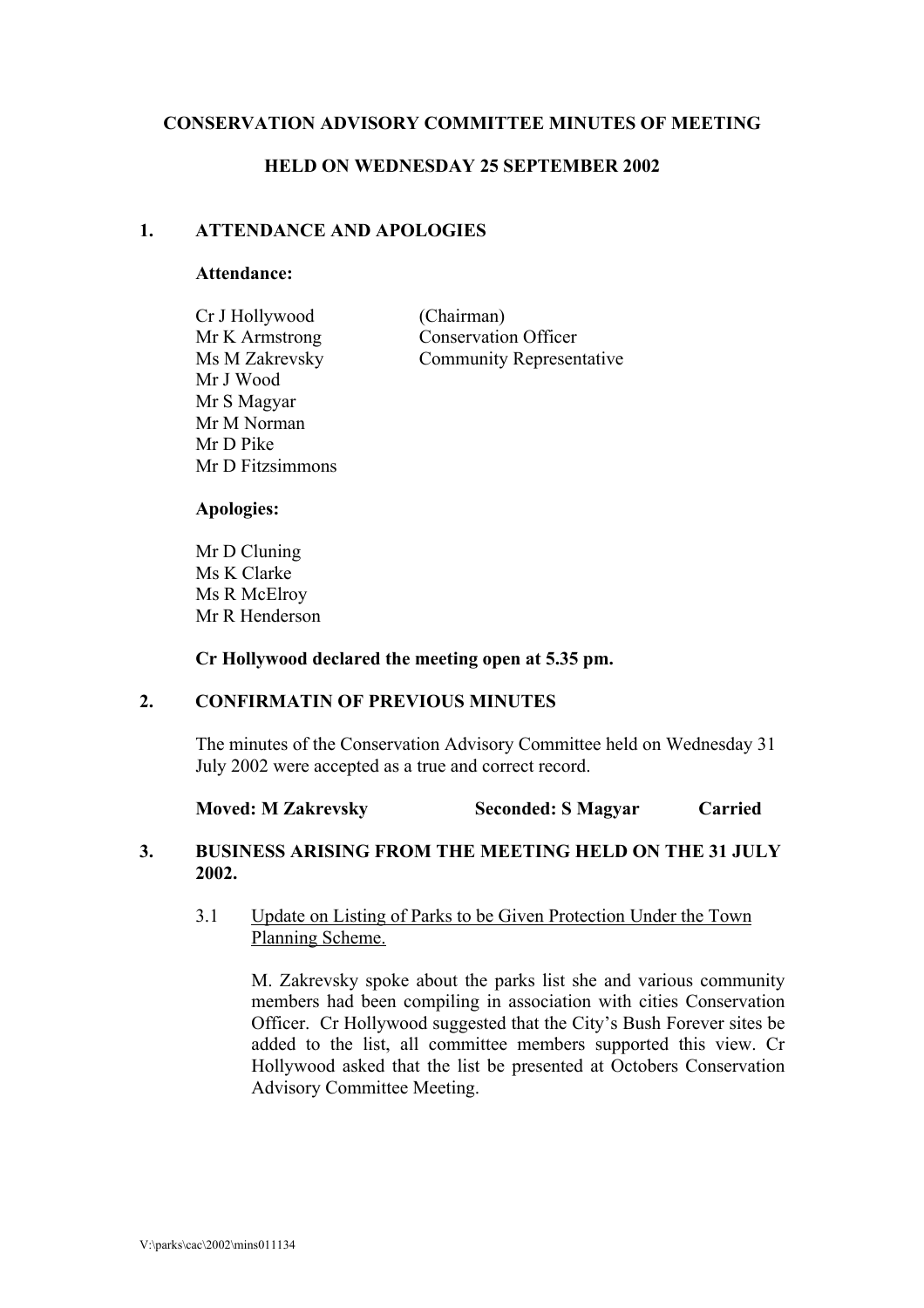M. Norman said he was still concerned that new reticulation installations in previously dry parks, watered areas of remnant native vegetation. K. Armstrong said that every endeavour is made in the design process to avoid over spray into bushland.

S. Magyar gave an overview and a historical perspective to the Dry Parks Policy that was in place at the former City of Wanneroo.

3.2 Yellagonga Regional Park Update

K. Armstrong informed the Committee that the final draft of The Yellagonga Regional Park Management Plan was almost complete and that the City had representatives on the Advisory Committee.

## **4. GENERAL BUSINESS**

4.1 Draft Review of the Warwick Open Space Bushland Management Plan.

K. Armstrong informed the Committee that the Draft Review of the Warwick Open Space Bushland Management Plan has been completed by Dr Jean Paul Orsini and a draft had been forwarded to Council.

## **5. OTHER MATTERS**

5.1 Porteous Park Sorrento

M. Norman said that Porteous Park had improved greatly in the last two years. He added that the combination of Council's and the recently formed Friend of Porteous Park Groups, effort had reduced weed invasion and allowed the native vegetation to improve.

5.2 Naturaliste Park

M. Norman said that Acacia Saligna's (wattles) had recently been removed from Naturaliste Park, he asked if Council Staff could refrain from removing native species from natural bushland areas. K. Armstrong said he would investigate the removal of the wattles.

#### 5.3 Craigie Public Open Space

J. Wood updated the Committee on events regarding the management plans and studies undertaken in Craigie Bushland.

5.4 Weed Monitoring

D. Pike said that fixed photo points and quadrat survey should be used more to monitor bush regeneration work. K. Armstrong said that the company that provides bush regeneration work for the City supplies photographs prior to and after projects are completed.

#### 5.5 City of Cockburn Pamphlet

 D. Pike said the City of Cockburn has produced a good brochure on fire management issues in natural areas. K. Armstrong said he would try and attempt to procure some of the brochures for the Committee to Examine.